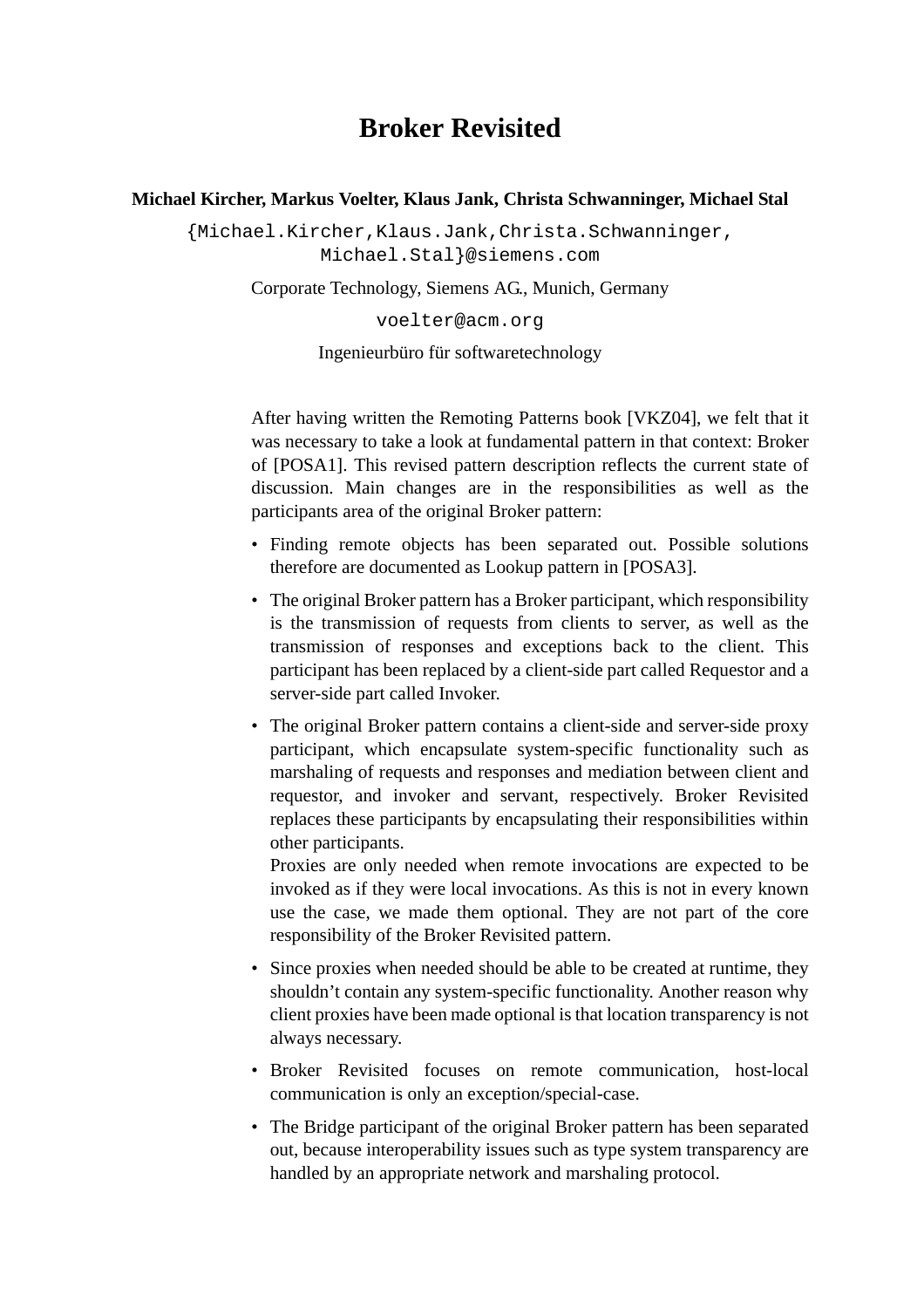# **Broker Revisited**

The Broker Revisited pattern connects clients with remote objects by mediating invocations from clients to remote objects while encapsulating the details of network communication.

**Example** Suppose, you are going to design an innovative framework for home automation where a central network allows to connect different actuators and sensors. The framework should be capable of integrating heterogeneous devices such as VCRs, TVs, notebooks, lighting systems, PDAs, refrigerators, coolers, or security sensors. It provides connectivity using fixed network cables as well as wireless communication lines. External access to the E-Home system is possible via secured Internet access. Central command and control services help to monitor and modify the system's behavior or malfunctioning. Users and administrators might deploy custom services that leverage multiple devices to allow emerging behavior such as triggering events on one device when other events on different devices occur. Examples could be a recording service where the recording of a television broadcast is triggered by a central clock or the activation of the cooling system by an external telephone call. Services will be implemented by the different vendors of the devices.

> In order to make all this possible, the services have to collaborate. But the services are located on various controllers in the house, connected through a network between them and software running on those devices. It should be possible to change the collaborations easily and services should not be expected to always run on the same controller. To make the framework successful it is necessary to make it easy for vendors to provide new services quickly, without much overhead in learning how to develope software for the framework.

- **Context** A system that consists of multiple distributed objects that need to interact with each other synchronously or asynchronously.
- **Problem** Distributed software systems face many challenges that do not arise in single-process software. One major challenge is the communication across unreliable networks. Other challenges are the integration of heterogeneous components into coherent applications, as well as the efficient usage of networking resources. If developers of distributed systems must master all these challenges within their application code, they likely will loose their primary focus: developing application code that resolves their domainspecific responsibilities well.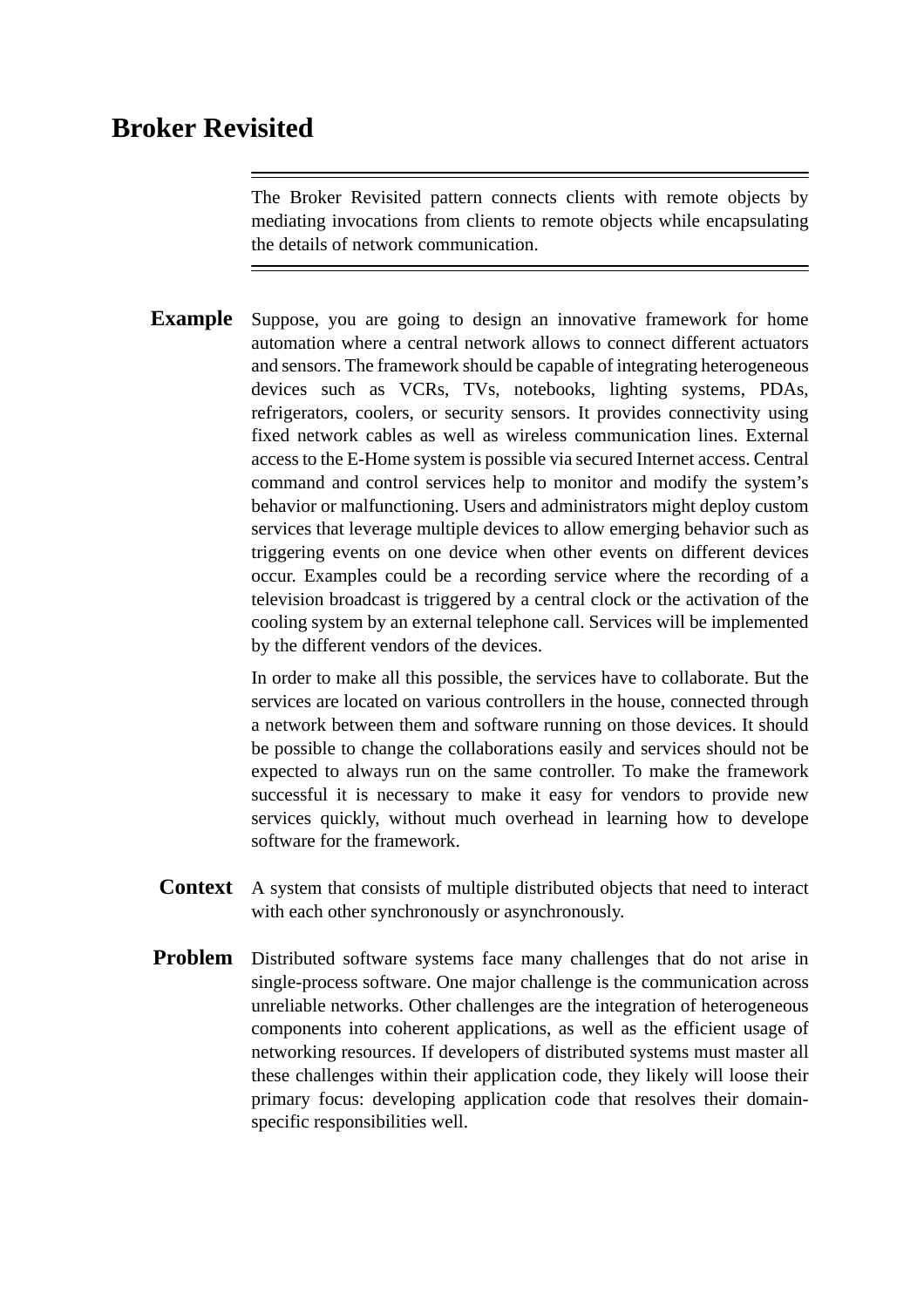Communication across networks is more complex than local communication, because remote communication concerns have to be considered, e.g. connections need to be established, invocation parameters have to be converted into a network-capable format and transmitted, and a new set of possible errors has to be coped with. This requires handling invocations to local objects differently than invocations of remote objects. Additionally, the tangling of remote communication concerns with the overall application structure complicates the application logic.

The following **forces** must be addressed:

- *Location Independence*—The location of the remote objects should not be hard-wired into client applications. It should be possible to run remote objects on different machines without adaptation of the client's program code.
- *Separation of Concerns*—Application logic and remote communication concerns should be well separated to manage complexity and allow for evolution of each concern independent of the other.
- *Resource Management*—Network and other communication resources have to be managed efficiently to minimize footprint and overhead of distributed systems.
- *Type System Transparency*—Differences between type systems should be coped with transparently.
- *Portability*—Platform dependencies should be encapsulated and separated from the application logic.
- **Solution** Separate the communication functionality of a distributed system from the application functionality by isolating all communication related concerns. Introduce a client-side requestor and a server-side invoker to mediate invocations between client and remote object. The client-side requestor provides an interface to construct and forward invocations to the server-side invoker. The invoker dispatches incoming requests to the remote object and returns potential results of remote object invocations to the requestor.

A marshaler on each side of the communication path handles the transformation of requests and responses from programming-language native data types into a byte array that can be sent across the wire, and vice versa.

The details of communication and management of communication resources is hidden from the client and the remote object by the requestor and invoker. Further, the invoker provides a registration interfaces. This allows remote object implementations, so called servants, to be registered and made accessible to clients.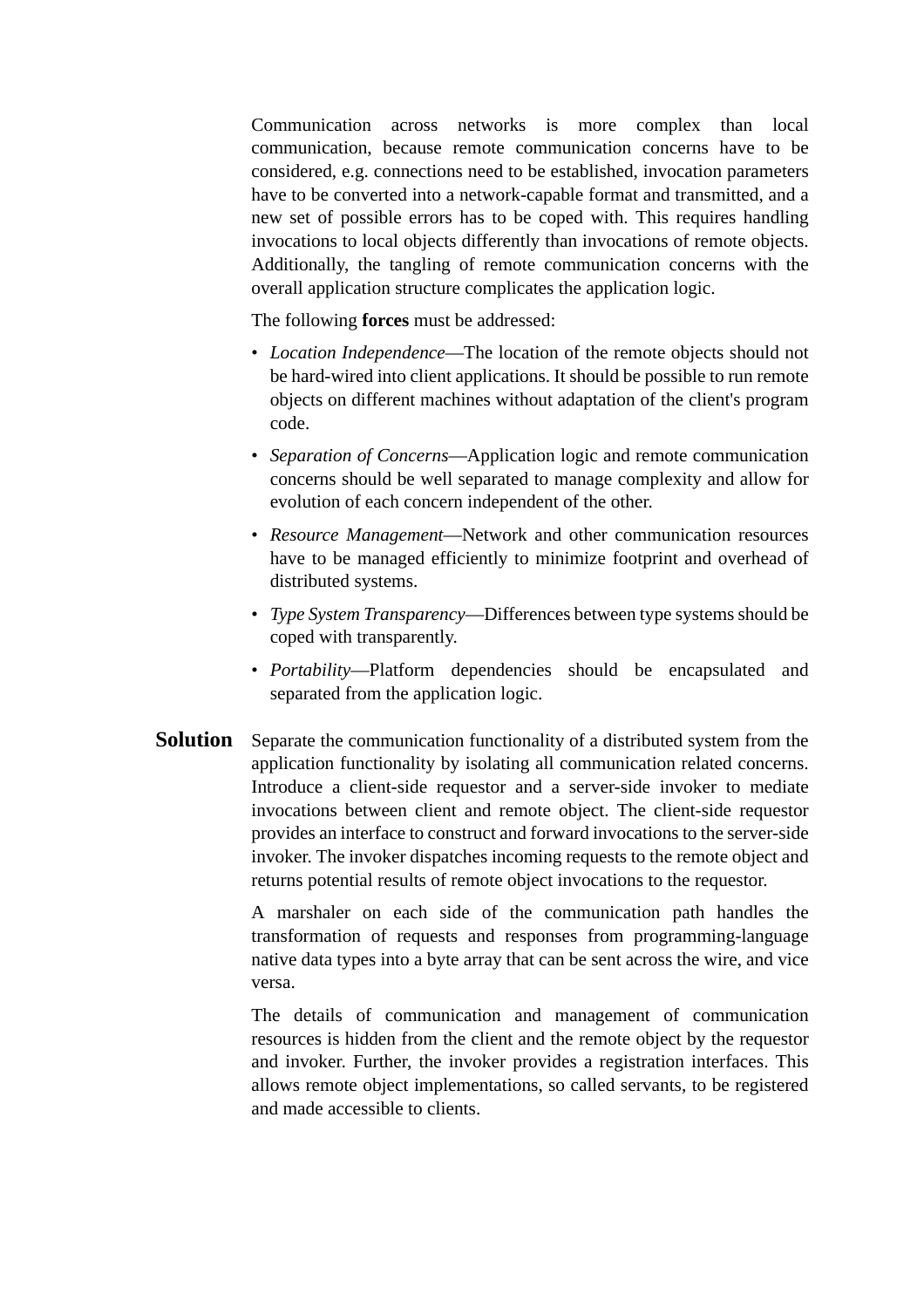**Structure** The following participants form the structure of the Broker Revisited pattern:

A *client* interacts with a remote object.

A *requestor* forwards requests to an invoker across the network.

An *invoker* invokes requests on a servant. It adapts the interface of the servant, so that the other participants can stay independent of any remote object specifics. Depending on the implementation, this invoker-internal Adapter [\[GoF\]](#page-13-3) can be decoupled and large parts of the invoker can serve multiple remote objects.

A *servant* implements a remote object the clients wants to use, whereas the remote object may represent an actual object, a component, or a service.

A *marshaler* transforms between invocation parameters/results and a serialized format.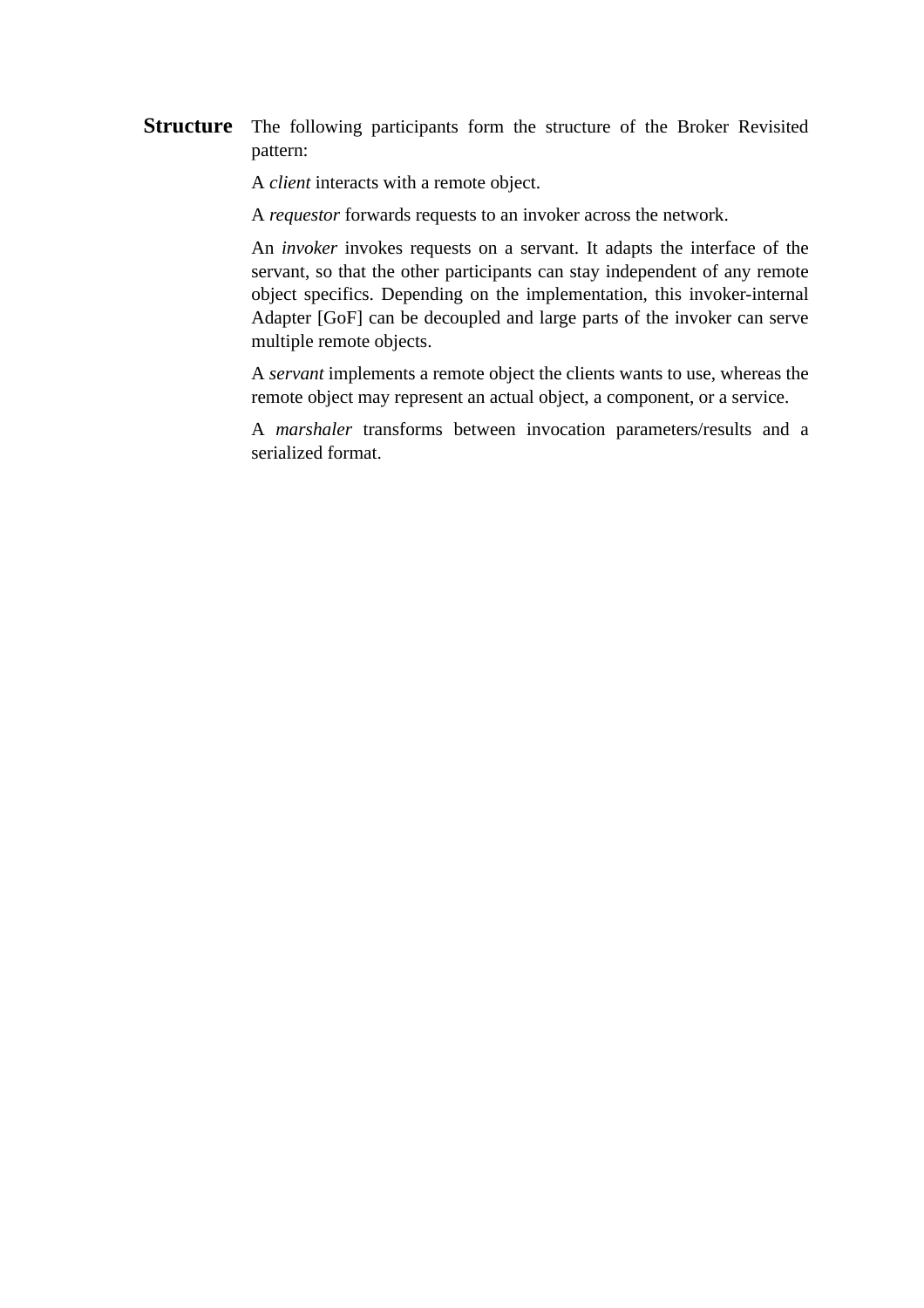### The following CRC cards describe the responsibilities and collaborations of the participants

| <b>Class</b><br>Client<br><b>Responsibility</b><br>• Invokes remote objects on<br>the requestor<br>• Collects all invocation<br>information, such as the<br>remote object reference<br>and the invocation<br>parameters, in a request<br>object.                                                | Collaborator<br>• Requestor                                  | <b>Class</b><br>Requestor<br><b>Responsibility</b><br>• Provides an invocation<br>interface, where clients<br>can hand over the request<br>object.<br>Marshals the invocation<br>parameters on invocation,<br>and de-marshal the<br>returned results using the<br>marshaler.<br>Uses communication<br>resources, such as<br>network connections,<br>threads, and possibly<br>manages those.<br>Sends invocations to<br>remote objects,<br>respectively the invoker<br>instances they are<br>registered with.<br>• Hands over the request to<br>the transport layer.<br>Waits for responses from<br>remote objects and blocks<br>clients until the result can<br>be returned. | <b>Collaborator</b><br>• Invoker<br>• Marshaler |
|-------------------------------------------------------------------------------------------------------------------------------------------------------------------------------------------------------------------------------------------------------------------------------------------------|--------------------------------------------------------------|------------------------------------------------------------------------------------------------------------------------------------------------------------------------------------------------------------------------------------------------------------------------------------------------------------------------------------------------------------------------------------------------------------------------------------------------------------------------------------------------------------------------------------------------------------------------------------------------------------------------------------------------------------------------------|-------------------------------------------------|
| <b>Class</b><br>Invoker<br><b>Responsibility</b><br>• Allows servants to be<br>registered.<br>• Receives requests from the<br>transport layer.<br>• Demarshals request<br>parameters using the<br>marshaler, and marshals<br>results of the invocation in<br>a response using the<br>marshaler. | <i>Collaborator</i><br>• Marshaler<br>Requestor<br>• Servant |                                                                                                                                                                                                                                                                                                                                                                                                                                                                                                                                                                                                                                                                              |                                                 |
| Invokes operations on<br>$\bullet$<br>servants using the request<br>parameters.<br>Uses the communication<br>$\bullet$<br>resources and possibly<br>manages those.<br>• Sends responses back to<br>the requestor.                                                                               |                                                              | <b>Class</b><br>Servant<br><b>Responsibility</b><br>• Implements the remote<br>object's functionality.                                                                                                                                                                                                                                                                                                                                                                                                                                                                                                                                                                       | Collaborator                                    |
| <b>Class</b><br>Marshaler<br>Responsibility<br>• De-/Marshals invocation<br>parameters and results.                                                                                                                                                                                             | Collaborator                                                 |                                                                                                                                                                                                                                                                                                                                                                                                                                                                                                                                                                                                                                                                              |                                                 |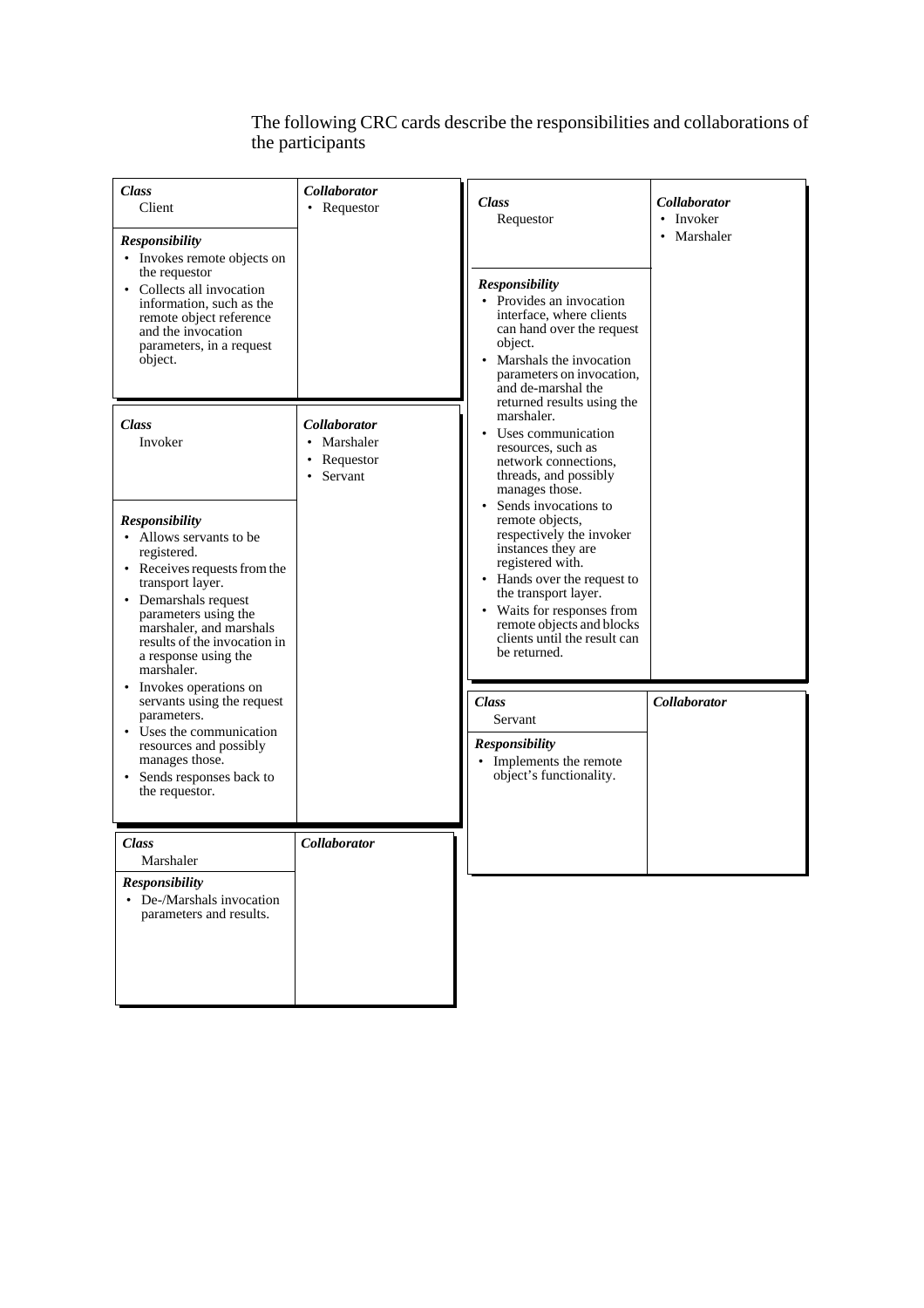

The dependencies between the participants are illustrated by the following class diagram.

**Dynamics** For clients to interact with a remote object it is necessary that they first identify the remote object. This is done via an object reference. The object reference is different from a reference to a local object, because it must contain information about the remote host, where the remote object is located, as well as an indication of how it can be reached, for example the network protocol and endpoint information.

> The client needs a reference to the remote object. One solution is that the client obtains an object reference to a remote object via Lookup [\[POSA3\].](#page-13-0) The client only needs to use the Lookup the first time it invokes this object, after that it could store the reference. To perform an invocation on the remote object, it constructs a request, handing over the object reference and all invocation parameters to the requestor.

> The requestor marshals the invocation parameters using the marshaler, identifies the remote host the request has to be sent to, and sends the request to the remote host. For a discussion of whether connections are needed or not, refer to the Implementation section.

> On the server-side the invoker, waiting for requests to arrive, receives the request. The invoker demarshals the invocation parameters, again using a marshaler, looks up the servant, and invokes the servant with the parameters. In order to invoke an operation on the server it has to adapt to the servants interface. When the invocation returns, the results are marshaled by the invoker and sent back to the requestor.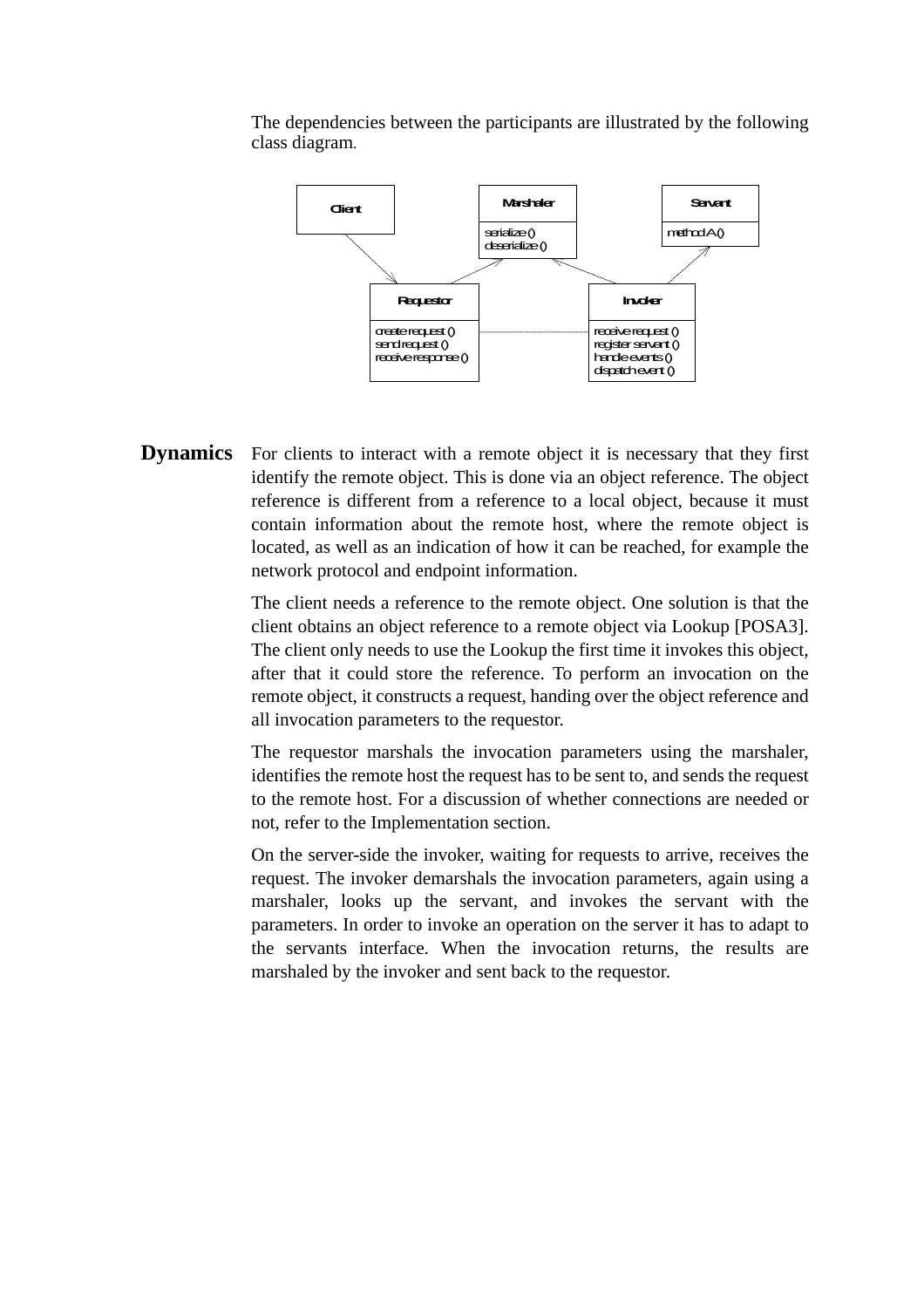The just mentioned scenario, but without the lookup of the reference to the remote object, is illustrated in the following figure.



### **Implementation**

There are several steps involved in implementing the Broker Revisited pattern.

1 *Define an invocation interface.* The invocation interface of the requestor must allow clients to construct and send requests. An invocation request comprises several parameters including at least the reference of the servant, the method identifier and optional method parameters. A possible solution could be to provide a Factory method [GoF] for the construction of request objects:

```
Request r = \text{request} \cdot \text{createRequest} (servantReference,
                                     "someOperation" );
r.addParameter( xyz );
r.addParameter( "12" );
requestor.send(r);
```
If it is desirable to completely hide the details of request creation, another possible solution could be to provide an invocation method with the request information as parameters.

```
requestor.invoke (servantReference,
               "someOperation",
```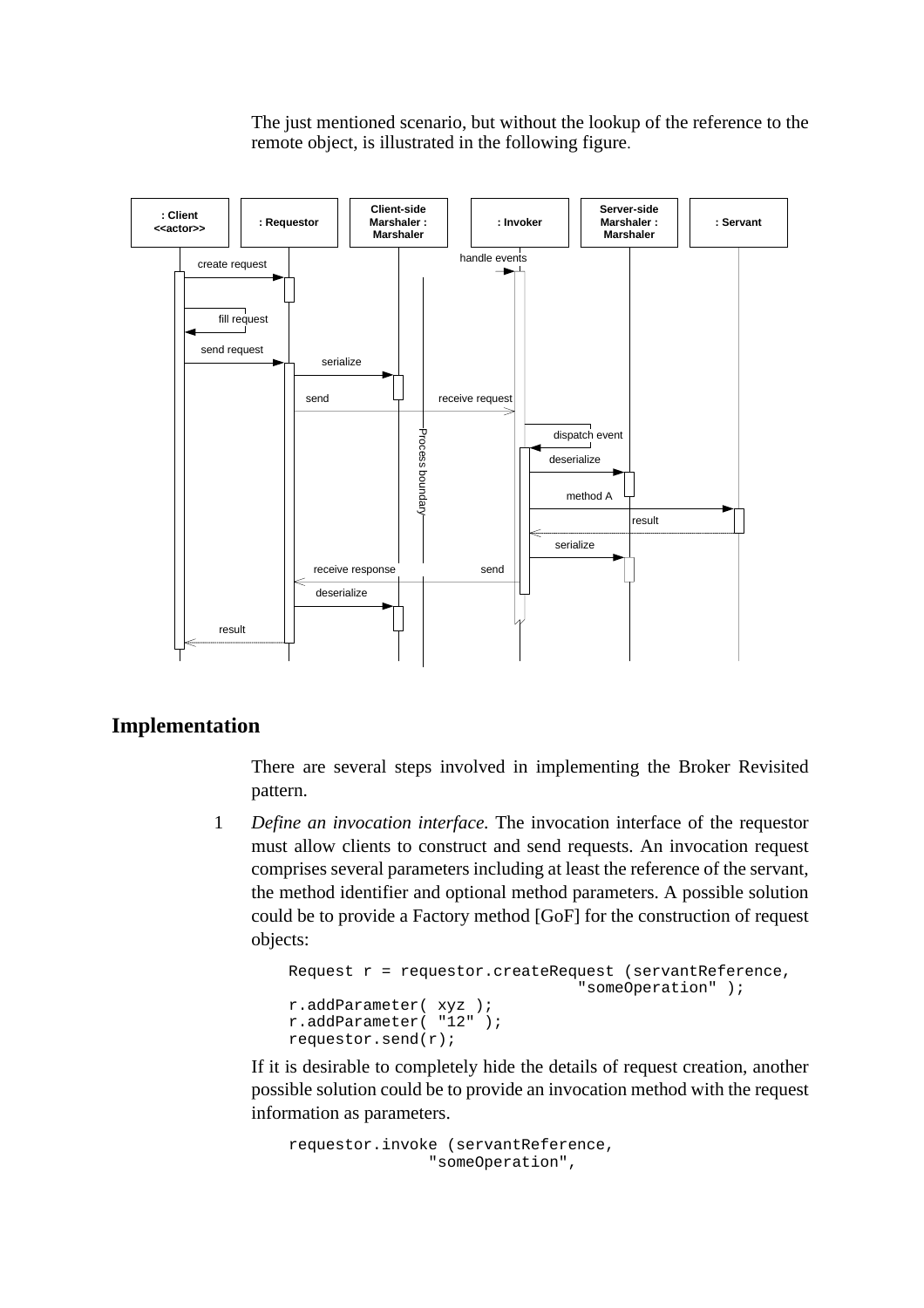#### args[]);

Keep in mind that all request parameters must be capable to be serialized into a byte array that can be sent across the wire, and vice versa.

2 *Select marshaling protocol and implement the marshaler*. Define the mapping of invocations (request-response) and errors to the underlying communication protocol. Choose an appropriate marshaling protocol. For example, support for heterogeneity can be established by using a platform independent marshaling protocol such as XML.

Define the marshaling mechanism. A possible solution is to use reflection to introspect the structure of the type that has to be serialized, at runtime. Many interpreted languages provide this generic, built-in facility.

If it is desirable to provide for the developer the flexibility to implement a custom serialization algorithm at type level, another possible solution is to provide a suitable interface that defines operations for serialization and deserialization.

```
ISerializable {
   writeObject (byte[] stream);
   readObject (byte[] stream);
}
```
Both solution approaches can be combined in the way, that a type superclass implements the interface with a default mechanism based on reflection. Changes, for example to optimze the serialization process, can be done by the developer for each type individually.

In situations when complete objects need to be transferred, either of the two patterns, Value Object [\[Fowl03\]](#page-13-4) or Data Transfer Object [\[Fowl03\],](#page-13-4) are recommended. Value Object is useful for small objects, that you eventually want to compare. Data Transfer Object is useful to make communication more coarse grained, grouping related data as one object in a request or a response. In cases when complex data types have to be marshaled, it is often useful to delegate the marshaling to the object representing the complex data type.

To allow for easy customizing and extension, a design according to Pipes and Filter [\[POSA1\]](#page-13-1) is advisable, where the filters are implemented as Interceptors [\[POSA2\]](#page-13-5). Using this design specific marshalers or additional processing steps, such as the encryption of invocation messages are easy to introduce. Below a possible solution of an interface for a custom marshaler is shown:

```
IMarshaler {
   byte[] serialize (Object o);
    Object deserialize (byte[] stream);
}
```
3 *Select communication protocol.* Depending on the quality of service that needs to be provided, either a connection-oriented or connection-less protocol is used. Additionally, it might be important to verify the Qualityof-Service (QoS) properties, supported by the communication protocol.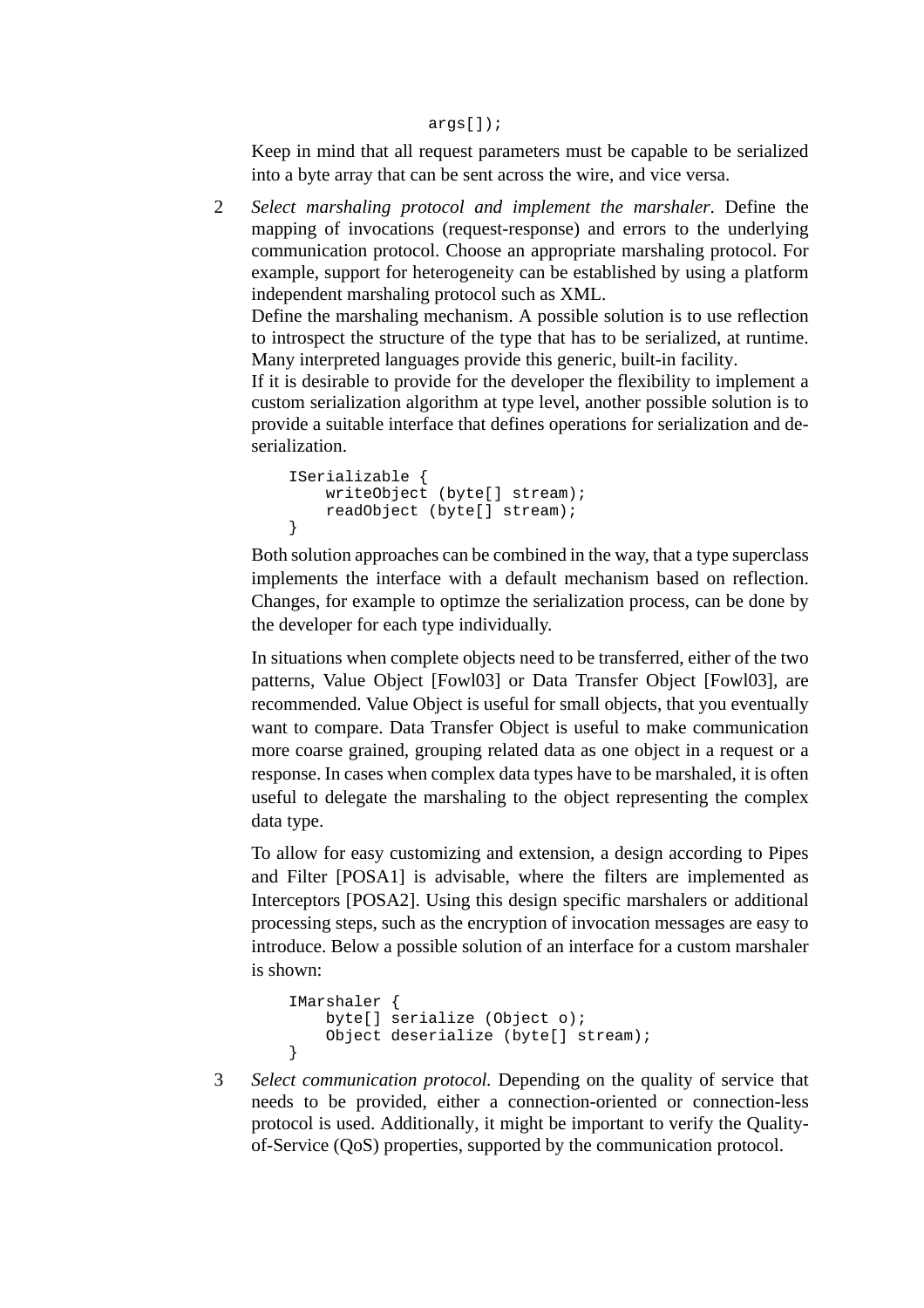- 4 *Implement the network communication.* Use the Acceptor/Connector [\[POSA2\]](#page-13-5) pattern for establishing connections between requestor and invoker. For dispatching incoming requests and asynchronously arriving responses use the Reactor [\[POSA2\]](#page-13-5) pattern.
- 5 *Implement resource management*. The participants in the Broker Revisited pattern have to manage multiple kinds of resources, such as connections, threads, and memory. To ensure the fulfillment of non-functional properties, such as scalability and stability, it is important to manage those connections effectively and efficiently. Connections between requestors and invokers can be reused and shared using the Caching [\[POSA3\]](#page-13-0) and Pooling [\[POSA3\]](#page-13-0) pattern, respectively. For efficient self-management of threads that use shared resources, the Leader/Followers [\[POSA2\]](#page-13-5) pattern provides effective means.
- 6 *Define an registration interface.* Define a registration interface on the invoker for the registration and unregistration of servants. Registered servants are referenced by the invoker which is then able to dispatch client requests to the corresponding servant instance. A possible solution could be that the developer creates the desired servant instance and passes it to the invoker:

```
IInvoker{
   registerServant (servantInstance instance);
    unregisterServant (servantInstance instance);
}
```
If it is desirable to completely hide the details of servant creation for example to enable a flexible lifecycle and resource management, another possible solution could be to pass the required information the invoker needs to create the servant instance itself. If Reflection [\[POSA1\]](#page-13-1) is available the servant implementation class identifier would be a sufficient imformation candidat.

```
IInvoker{
   registerServant(servantClass class);
    unregisterServant(servantClass class);
}
```
Possible resource management strategies to define the point of time for the servant instance creation are Lazy Acquisition [\[POSA3\]](#page-13-0) and Eager Acquisition [\[POSA3\].](#page-13-0) Static Instance [\[VKZ04\]](#page-13-2), Per-Call Instance [\[VKZ04\]](#page-13-2) and Client-Dependent Instance [\[VKZ04\]](#page-13-2) are strategies for lifecycle management.

7 *Provide a mechanism to reference servants*. In order to perform requests on remote objects, represented by servants, the clients have to obtain references to those remote objects. Therefore, let the invoker provide socalled object references that identify a remote object on its remote host, where it is located. Besides the ID of the remote object, they must also contain how the remote host can be reached, for example its network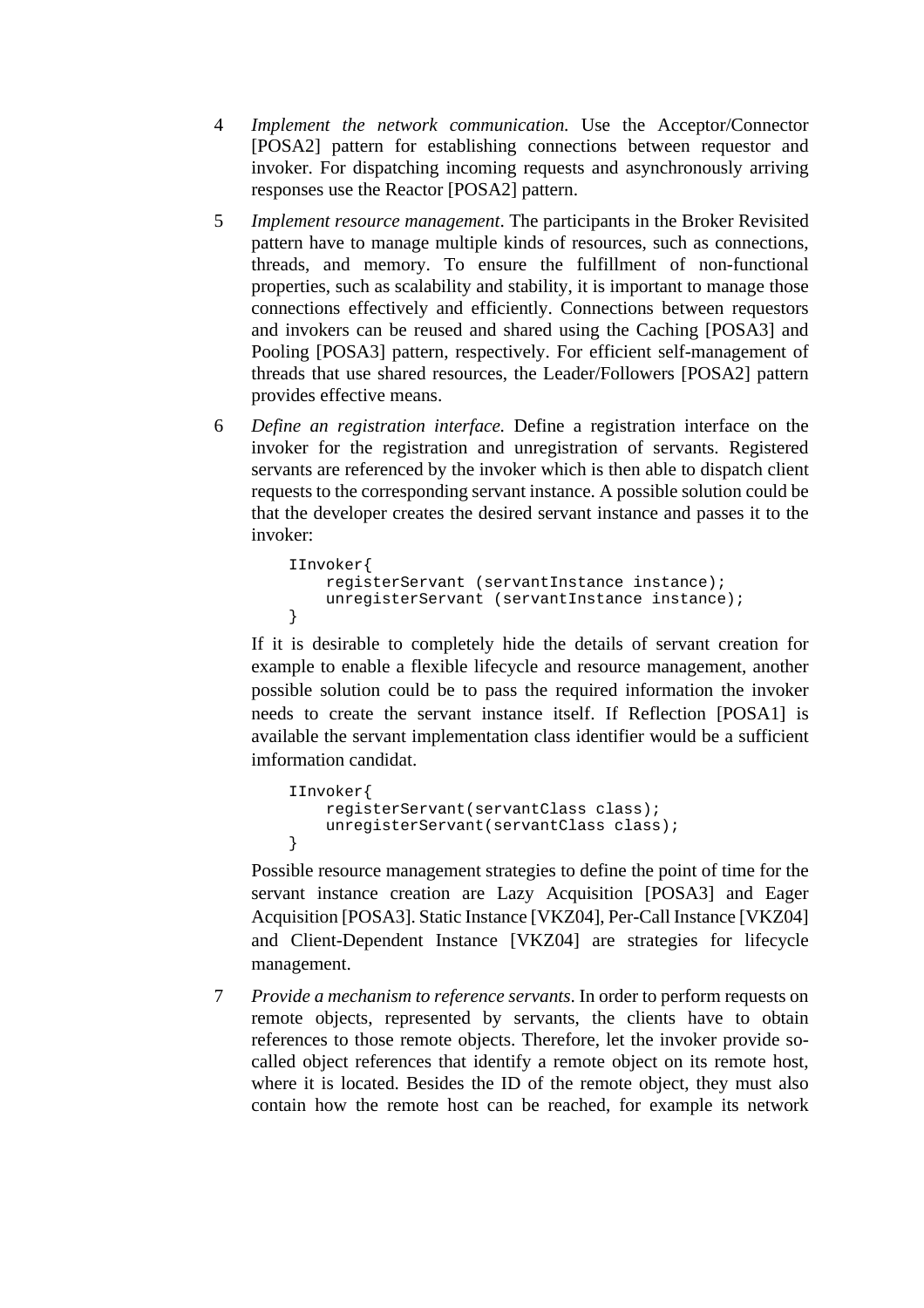protocol and endpoint information. The object references are created by the invoker, but the actual distribution of those references to clients is outside the scope of this pattern. For more details about possible solutions, see the Lookup [\[POSA3\]](#page-13-0) pattern.

8 *Implement the mechanism to transform request messages into invocations*. Inside the invoker the operation identifier contained in request messages must be translated into an actual invocations. If Reflection [\[POSA1\]](#page-13-1) is available, the invoker can adapt invocations to the servants' methods at runtime (so called dynamic dispatch). For programming languages that do not support reflection, adaptation code must be provided at compile time to adapt to the interface of the servant (so called static dispatch).

```
Request r = (Request) marshaller.deserialize
(requestStream);
String methodName = r.getOpName();
  // retuns an array of the types of the parameters
Class paramTypes = r.getParameterTypeArray();
  // retuns the parameters as an array 
Object params = r.getParameterArray ();
  // tries to find a suitable method using reflection
Method m = servant.getMethod (methodName, paramTypes);
Response response = null;
if ( m := null ) {
    // invokes the operation on the servant
    // (error handling is omitted)
    Object result = m.invoke( servant, params )iresponse = new Response (r.getOpName ());
   response.setResult (result);
} else {
    response = new ErrorResponse ("Operation not 
available");
}
byte[] responseStream = marshaller.serialize (response);
```
9 *Decide on supporting asynchrony (Optional)*. Asynchrony can be supported purely in the client (client-side asynchrony) or purely in the server (serverside asynchrony).

Client-side asynchrony is implemented by having the requestor return after having sent the request. Responses to an invocation are received by the requestor independent of the client waiting for it. Clients can receive the results by a Callback [\[VKZ04\]](#page-13-2) or Polling [\[VKZ04\]](#page-13-2) model.

Server-side asynchrony decouples returning results of an invocation from sending the response. Servants run in a different thread than the thread receiving requests. When a servant finishes a method execution, it will inform the invoker by a callback. The invoker in turn will return the response to the client, the requestor respectively.

10 *Optimize local invocations (Optional).* Client invocations of operations on a remote object result in an overhead due to the marshaling and interprocess communication. This is different from invocations of local objects. Therefore remote communication should only be used if the remote object really resides on a remote host. As it is transparent to the client on which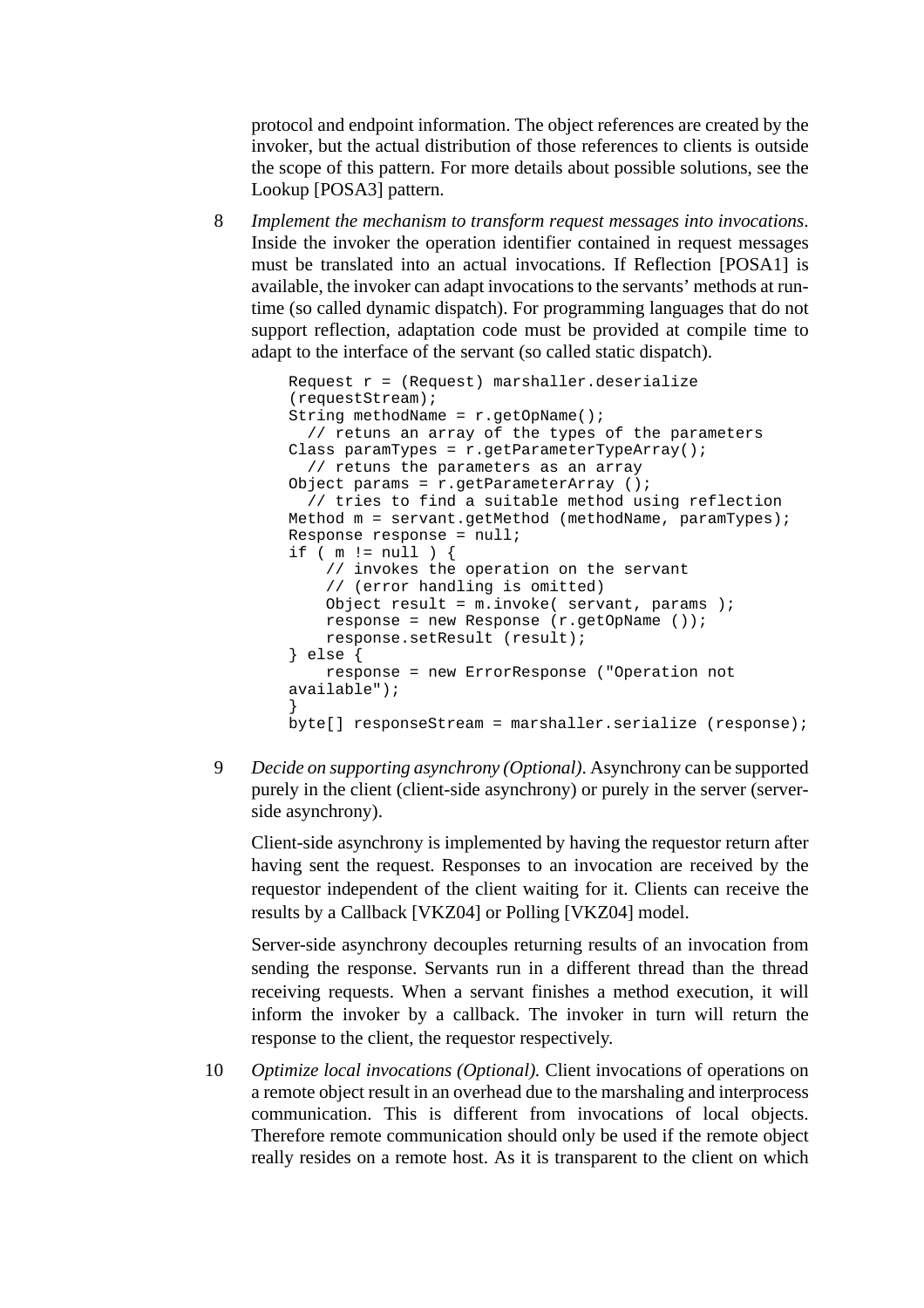host the remote object is running, a client would have to check for every object, whether it is remote or actually local. For local invocations, the client might call the object direcly and not use requestor and invoker. To avoid the explicit checks in the client's application logic, a client proxy can be used, as in the case of the Transparent Broker, see the next implementation step and the variants section.

Optimizations in the communication between clients and servers residing in the same process can also be handled in the requestor. The requestor does not have to marshal invocations but can short-circuit the invocation. Different levels of such short-circuiting are possible. To find the right shortcircuit concurrency issues have to be considered. For example, if a client proxy would directly invoke methods on the servant, the servant code would be executed in the client's thread and not in a separate thread, as expected. The multithreading behavior can become undesired or even dangerous with respect to deadlocks and race conditions. Further, be aware that if the used client proxy invokes the remote object operation directly, the requestor, nor the invoker, can perform any security, transaction, or other checks.

11 *Determine if transparency is needed (Optional).* If remote objects should be represented as local objects, use the Proxy [\[POSA1\]](#page-13-1) pattern. Client proxies will make it transparent to clients whether local or remote objects are invoked. Nevertheless, because communication to remote objects is unreliable, clients have to cope with errors specific to remote communication—this cannot be made transparent without losing the guarantee of invocation delivery. For more details refer to the Transparent Broker variant.

## **Example Resolved**

Back to the automation framework: To integrate the services, the Broker Revisited pattern is introduced. This allows the services to collaborate on higher level services. The connections between them are abstracted by the pattern, so that the services can address them logically and are not required to deal with controller or network details. The developers of services do not have to understand the communication concerns implemented in the framework. This is necessary to keep the implementation, reconfiguration and maintenance overhead low. The responsibilities of service logic and communication logic is properly separated. Services can even be collocated on the same controller in order to reduce hardware cost, while the overall collaboration scenario is not influenced.

**Variants** *Transparent Broker*. From an application-developers perspective it would be ideal, if the remote objects could be invoked as if they were local objects. The usage of client proxies hides the explicit creation of requests. A client proxy provides the same interface as the remote object, respectively the servant. It is transparent to the clients whether they access the client proxy or the actual remote object. As a special case, remote objects might actually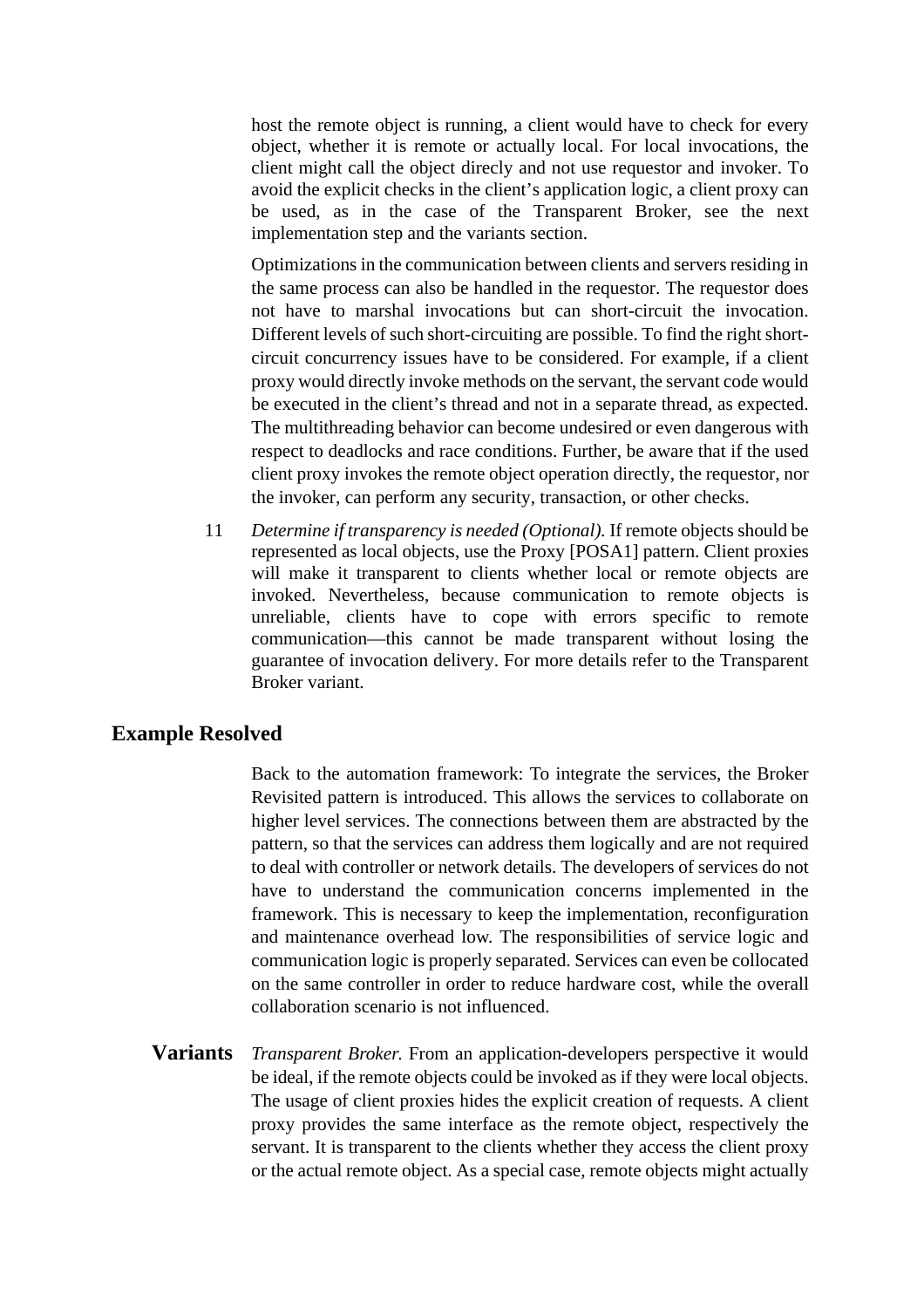be local to the client. In this case the implementation of the requestor might notice this and perform optimizations, such as avoiding overhead by not marshaling and sending the request across a network connection, but invoking the object directly or by a short-cut through the invoker.

*Client-side Asynchrony*. Client sends the request and receives the response via Callback or Polling.

*Server-side Asynchrony*. Decouples the execution of a method invocation from sending of a response. They may run in separate threads.

### **Consequences**

There are several **benefits** of using the Broker Revisited pattern:

- *Location Independence*—Clients do not have to care where an object is located, though for remote objects, they always have to use the more complex interface, unless a Transparent Broker is used.
- *Type System Transparency*—Differences in type systems are coped with by a intermediate network protocol. The marshaler translates between programming language specific types and the common network protocol.
- *Separation of Concerns*—The communication and marshaling concerns are properly encapsulated in the requestor, invoker, and marshaler.
- *Resource Management*—The management of network and other communication resources such as connections, transfer buffers and threads is encapsulated within the Broker Participants and therefore seperated from the application logic.
- *Portability*—Platform dependencies which typically arise from low level I/O and IP communication are encapsulated within the Broker Participants and therefore seperated from the application logic.

There are also some **liabilities** using the Broker Revisited pattern:

- *Error Handling*—Clients have to cope with the inherent unreliability and the associated errors of network communication.
- *Overhead*—Developers can easily forget about the location of objects, which can cause overhead if the expenses of remote communication are not considered.
- **Known Uses CORBA**. CORBA is the old man amongst the middleware technologies used in today's IT world. CORBA stands for Common Object Request Broker Architecture and is defined by its interfaces, their semantics and protocols used for communication. CORBA supports the basic Broker Revisited pattern, as well as the Transparent Broker. For the basic functionality CORBA supports the so called Dynamic Invocation Interface (DII) on the client-side. The invoker is separated between Object Request Broker (ORB) core, Portable Object Adapter (POA), and skeleton. The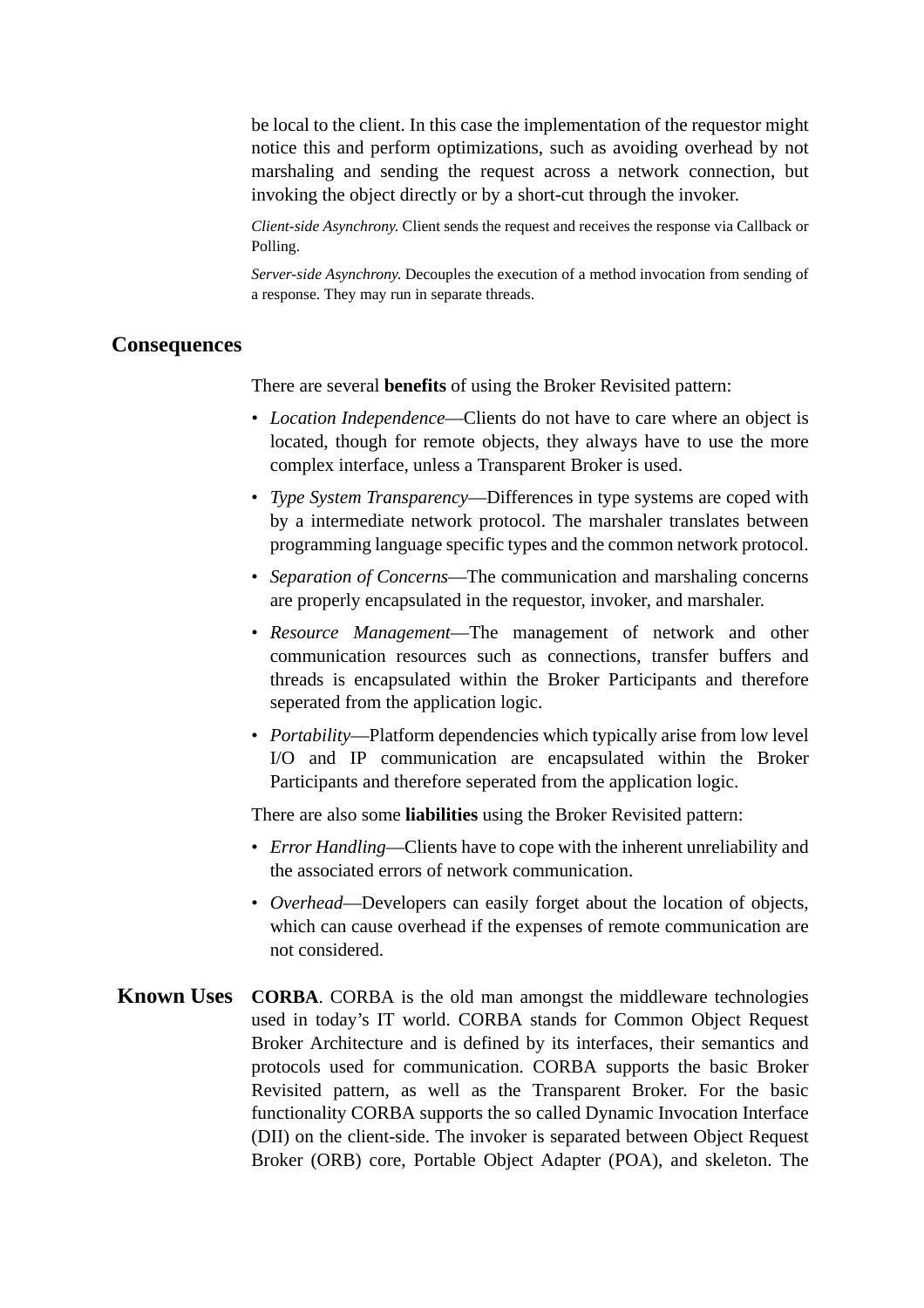server-side skeleton is generated from IDL, as the client-side stub is. Various ORB extensions support a wide variety of advanced features. CORBA supports client-side asynchrony via standardized interface. Serverside asynchrony is only supported proprietarily.

**RMI.** Sun's Java Remote Method Invocation (RMI) is based on the Transparent Broker variant pattern. The client-side proxy (so called stub) and the server-side invoker (so called skeleton) have to be created manually by an additional compilation step. In contrast to CORBA the servant interfaces are not written in an abstract IDL, but in Java. Consequently RMI is limited to the usage of Java. To establish interoperability RMI-IIOP is provided. RMI doesn't support client-side or server-side asynchrony out of the box. Lifecycle management strategies are implemented in form of the activation concept of remote objects. A central naming service (so called RMI registry) allows clients to look up servant identifiers.

**.NET Remoting.** Microsoft's .NET Remoting platform implements the Transparent Broker variant pattern to handle remote communication. Since the .NET platform supports reflection to acquire type information, the client proxy is created automatically at runtime behind the scene, completely transparent for the application developer. There is no separate source code generation or compilation step required. The interface description for the client proxy can be provided by MSIL-Code or by a WSDL-Description of the interface itself. The client proxy is responsible of creating the invocation request, but is not in charge of any communication related aspects.

The remote communication functionality of .NET Remoting is encapsulated within a framework consisting of marshalers (so called Formatters in .NET Remoting) and Transport Channels, which abstract from the underlying transport layer. This framework is designed in a very flexible manner, allowing any custom extensions to fulfil for example QoS requirements.

Furthermore .NET Remoting supports the client-side asynchrony broker variants. Lifecycle management strategies for servants are also included within the framework. .NET Remoting doesn't have a central naming or lookup system. Clients have to know the object reference of the servant in advance. However different strategies avoid the hardcoding of the servants destination inside the client application code.

**Indigo**. Microsoft's operating system code-named Longhorn comprises Indigo as an integrated middleware infrastructure. It combines .NET Remoting, ASP.NET Web Services, .NET Enterprise Services, and MSMQ under a common framework. In addition, it offers a unified programming model for building service-oriented connected systems. The Connector subsystem of Indigo is structured using the Broker Revisited pattern. Ports are introduced that represent communication endpoints under which services are available. Inbound and outbound communication with services is provided by channels which closely resemble end extend the notion of .NET Remoting channels. Besides other styles of communication Indigo